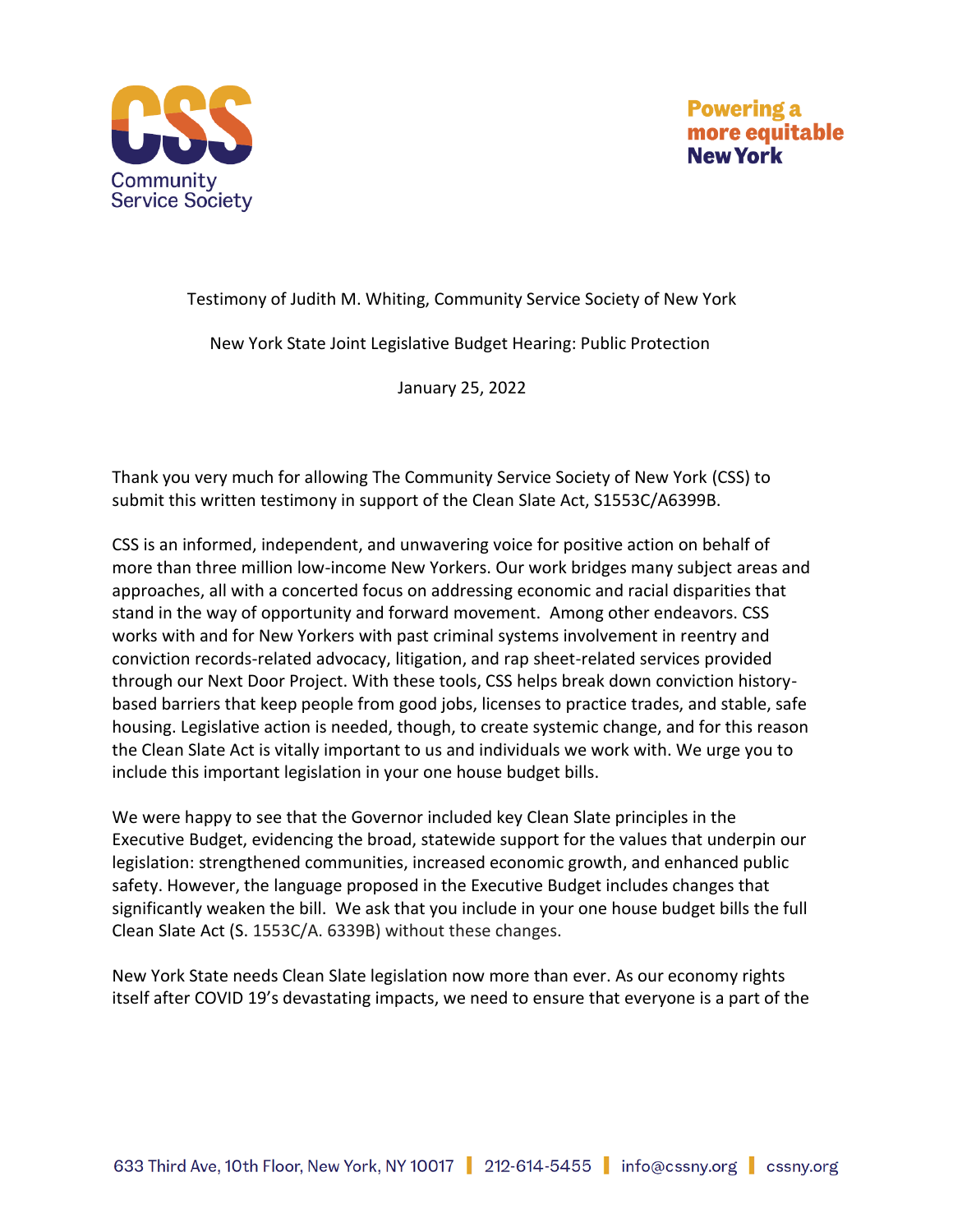recovery. But individuals with conviction histories will be left out without the automatic sealing relief Clean Slate brings. An astonishing one in seven New Yorkers – more than 2.3 million people – have conviction histories; because of our state's history of discriminatory policing, prosecution, and mass incarceration, most are Black or Brown.  Our state's existing conviction records sealing remedy – Criminal Procedure Law §160.59 – is inadequate. Not only are most individuals with conviction histories ineligible due to the law's overly strict requirements, but a motion must be filed to obtain relief, something that generally requires an attorney and often takes more than a year for courts to process. It is not surprising that as of last count, fewer than 2,500 individuals statewide had managed to seal their records using this mechanism<sup>1</sup> – fewer than 1% of those estimated to be eligible and a miniscule proportion of the millions burdened by conviction records in New York State.

For the overwhelming majority of New Yorkers with a conviction history, there is no way forward. Having a conviction history can mean a lifetime of lost opportunities not only for an individual but for their families and communities. It can block individuals from being part of our economy: a combination of unfounded concerns and, in some cases, raw racial prejudice disguised as business judgment keeps many employers and landlords from offering jobs and housing to people with conviction histories. It can mean a lifetime of perpetual punishment that continues long after any criminal systems involvement has ended.

New York can change this grim reality by passing the Clean Slate Act, which will automatically seal conviction records for civil purposes such as jobs and housing. Supported by business leaders, unions, faith leaders, directly impacted individuals and organizations they lead, and individual New Yorkers in every corner of the state, Clean Slate is a jobs bill, a housing bill, and an antipoverty bill.  Automatically sealing past conviction records is also a matter of simple fairness. Championed by Senator Zellnor Myrie and Assembly Member Catalina Cruz, the Clean Slate Act will allow New Yorkers to move ahead with their lives and participate in our state's economic and social recovery. This will not only help individuals and their families thrive but will also enhance public safety. CSS calls upon you to pass the Clean Slate Act immediately and stands ready to support you in any way we can.

<sup>1</sup> Source: https://www.criminaljustice.ny.gov/crimnet/ojsa/Raise-the-Age-Provision-Sealing-Report.pdf